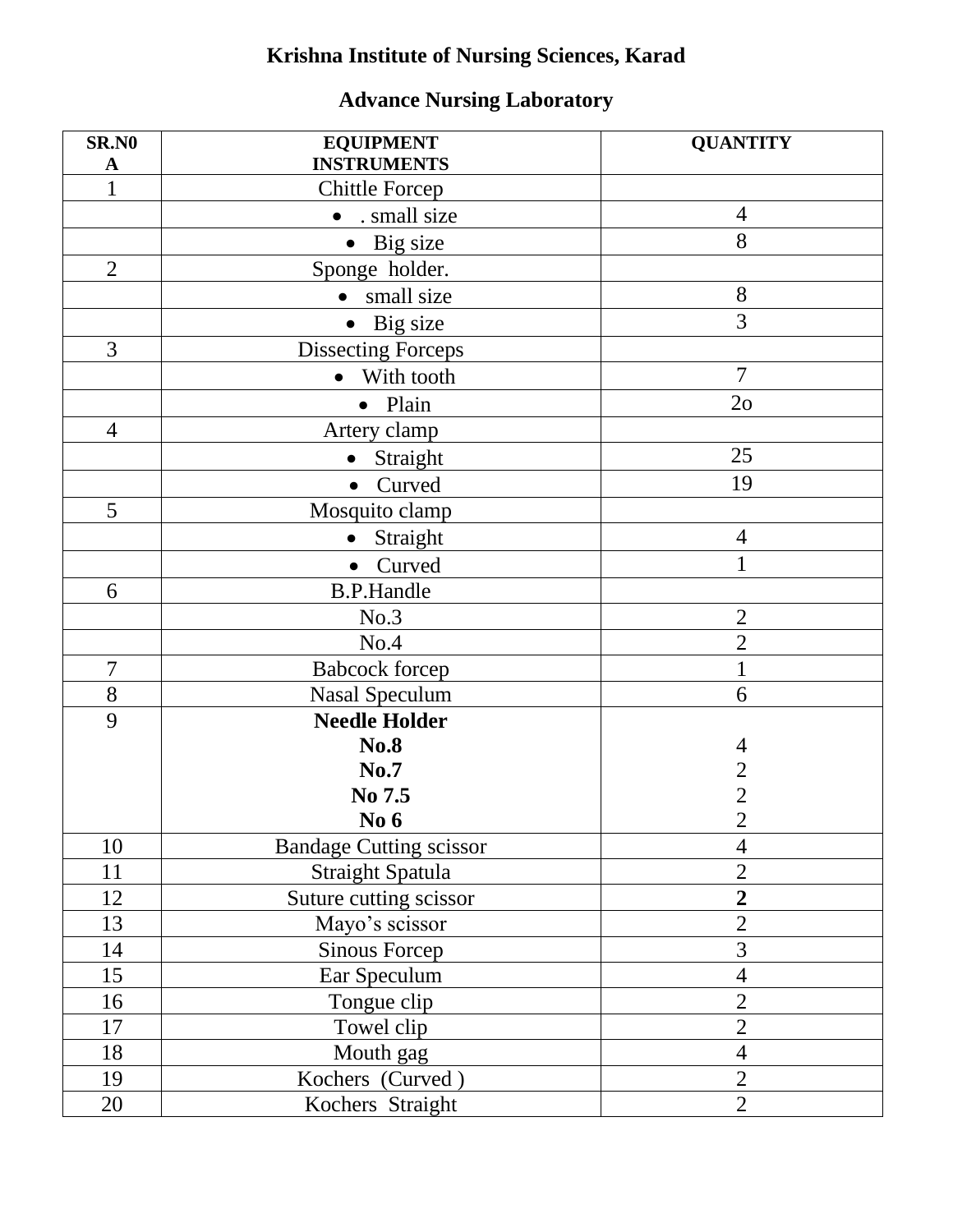| 21 | Alles Clamp                               |                |
|----|-------------------------------------------|----------------|
|    | 6"                                        | 2              |
|    | 8"                                        | $\overline{2}$ |
| 22 | Suction canula                            |                |
| 23 | Proctoscope (Adult)                       |                |
| 24 | Proctoscope (Child)                       |                |
| 25 | Male Urethral dilator                     | 15             |
| 26 | <b>Bladder Sound</b>                      | $\overline{2}$ |
| 27 | <b>Uterine Sound</b>                      |                |
| 28 | <b>Metal Urethral Catheter</b>            |                |
| 29 | <b>Tracheal Dilator</b>                   |                |
| 30 | <b>Tongue Depressor</b>                   | 7              |
| 31 | Single Hook retractor                     | $\overline{2}$ |
| 32 | Double hook retractor                     | $\overline{2}$ |
| 33 | Cervical Punch biopsy forceps             | $\overline{2}$ |
| 34 | <b>Nasal Packing forceps</b>              | $\overline{2}$ |
| 35 | <b>Oral Packing forceps</b>               | $\overline{2}$ |
| 36 | Gonio meter                               |                |
| 37 | <b>Tuning Fork</b>                        |                |
|    | 128                                       | 1              |
|    | 288                                       |                |
|    | 426                                       |                |
|    | 512                                       | 1              |
| 38 | Spoon with Spatula                        | 3              |
| 39 | Fistula Guider                            | $\overline{2}$ |
| 40 | <b>Fistula Probe Small</b>                | $\overline{4}$ |
| 41 | Fistula Probe Big                         | $\overline{2}$ |
| 42 | <b>Adapter Plain</b>                      |                |
|    | <b>Adapter Grove</b>                      |                |
| 43 | <b>Aurial Syringe</b>                     | $\overline{2}$ |
| 44 | <b>Tailor Scissor</b>                     |                |
| 45 | Automiser Spray                           | $\overline{2}$ |
| 46 | Trochar Canula for abdominal Paracentesis |                |
| 47 | <b>Liver Biopsy Needle</b>                | 4              |
| 48 | <b>Bone Marrow Needle</b>                 | 5              |
| 49 | LP Needle                                 | $\overline{2}$ |
| 50 | <b>Pleural Tapping Needle</b>             | $\overline{2}$ |
| 51 | 3 way Metal connection                    |                |
| 52 | Laryngoscope with 3blade                  |                |
|    | Adult                                     | $\overline{2}$ |
|    | Pediatric                                 | $\overline{2}$ |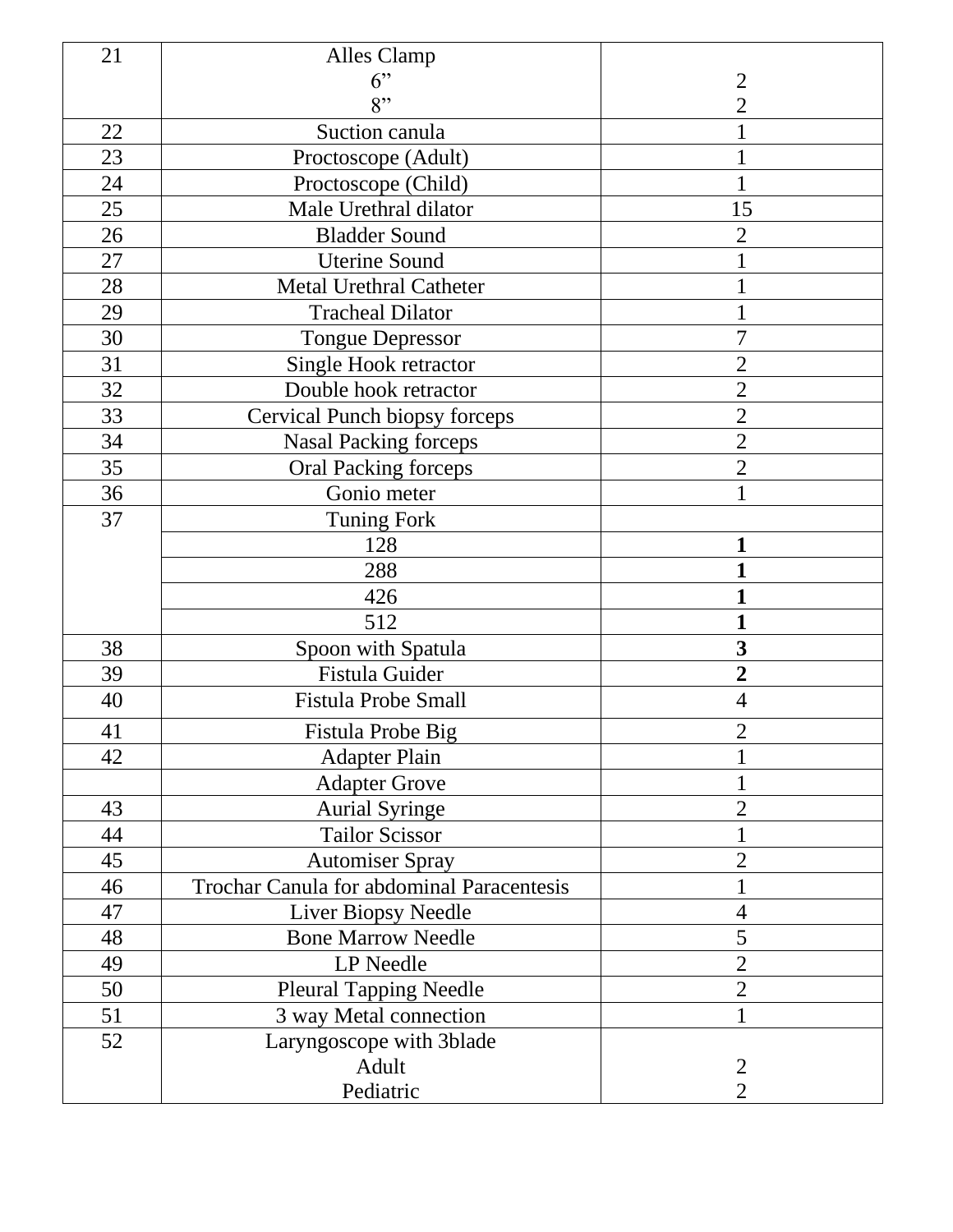| 53             | Ophthalmoscope                                                     |                 |
|----------------|--------------------------------------------------------------------|-----------------|
| 54             | Auto scope                                                         |                 |
| 55             | <b>Percussion Hammer</b>                                           | $\overline{4}$  |
| 56             | Tracheostomy tube with different size (12,<br>16,22, 26,28, 32,36) | 7               |
| 57             | Sphygmomanometer                                                   | 5               |
| 58             | Stethoscope                                                        | 5               |
| $\bf{B}$       | <b>EQUIPMENT</b>                                                   | <b>QUANTITY</b> |
| $\mathbf{1}$   | Trays steel                                                        |                 |
|                | $12\times10$                                                       | 7               |
|                | $14\times10$                                                       | $\mathbf{1}$    |
|                | $12\times8$ with lid                                               | 8               |
|                | $8\times5$ with lid                                                | 3               |
|                | $12\times10$ with lid                                              | 39              |
| $\overline{2}$ | Trays enamel                                                       |                 |
|                | $12\times15$                                                       | $\overline{2}$  |
|                | 10×8with lid                                                       | $\overline{4}$  |
|                | 10×8without lid                                                    | 6               |
|                | $12\times1$                                                        | 6               |
| 3              | Bowls steel                                                        |                 |
|                | 8"                                                                 | 9               |
|                | 5"                                                                 | 3               |
|                | 4"                                                                 | 1               |
|                | 3.8"                                                               | 12              |
|                | 3"                                                                 | 6               |
|                | 2.5"                                                               | 1               |
| $\overline{4}$ | Bowls enamel                                                       |                 |
|                | 20cm                                                               | $\overline{c}$  |
|                | 16cm                                                               | $\overline{7}$  |
|                | 14cm                                                               | 12              |
|                | 11cm                                                               | 14              |
|                | 10cm                                                               | 15              |
| 5              | Gallipot(8cm) steel                                                | 8               |
| 6              | Steel big water jug                                                | $\overline{2}$  |
| $\overline{7}$ | Enema Can                                                          |                 |
|                | Enamel                                                             | $\overline{2}$  |
|                | Aluminum                                                           | $\mathbf 1$     |
|                | Douche can with $\frac{1}{2}$ liter capacity                       | 3               |
| 8              | Kidney tray                                                        |                 |
|                | <b>Steel</b>                                                       | 18              |
|                | Enamel                                                             | 6               |
|                | Plastic                                                            | 18              |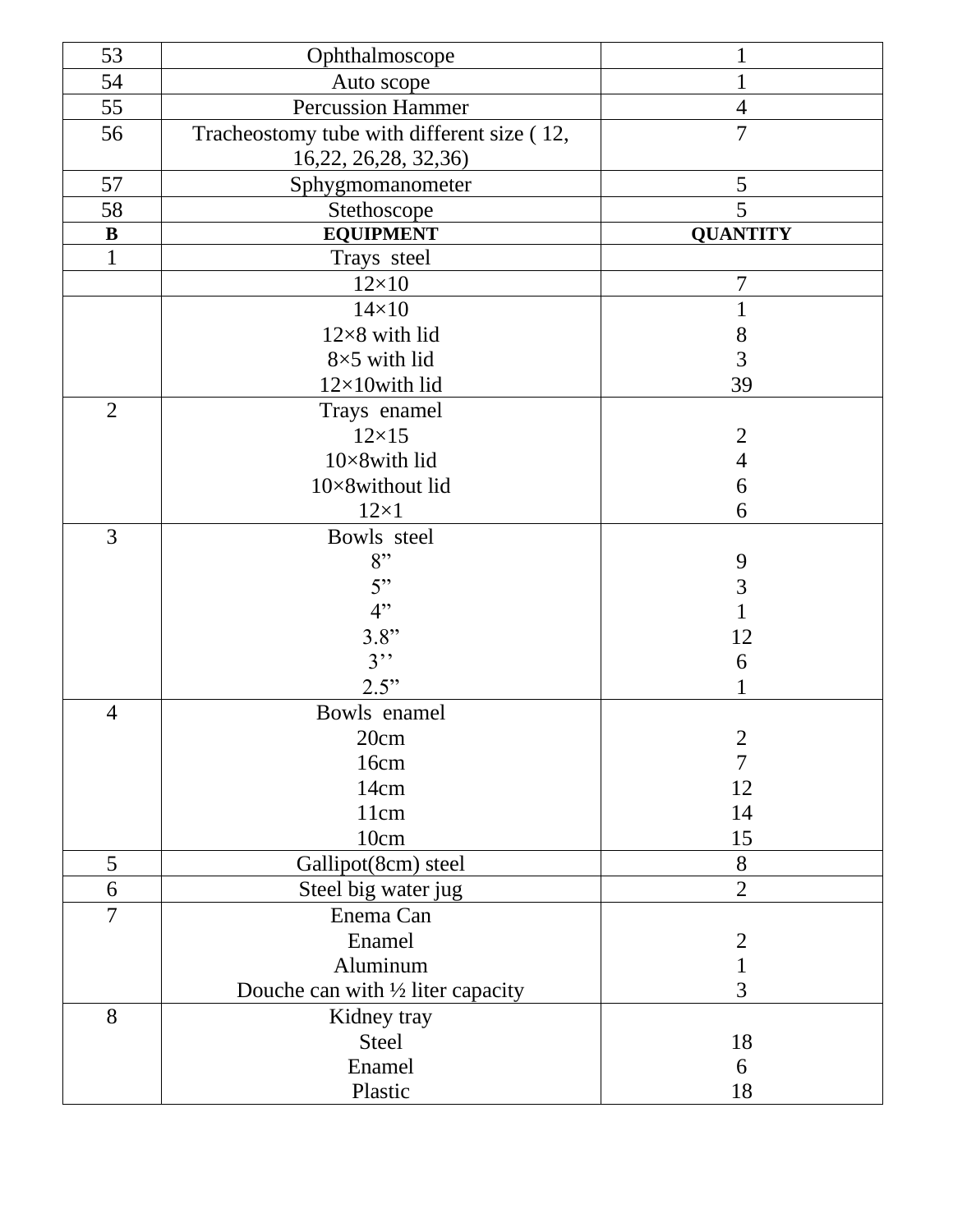| 9  | Funnel plastic                     | 3              |
|----|------------------------------------|----------------|
| 10 | Measuring jug                      |                |
|    | Enamel                             |                |
|    | 500ml                              | $\mathbf{1}$   |
|    | 1000ml                             | $\mathbf{1}$   |
|    | Plastic                            |                |
|    | 1000ml                             | 13             |
|    | 500ml                              | 10             |
|    | 250ml                              | $\overline{2}$ |
|    | 125ml                              | 6              |
|    | 25ml                               | $\overline{2}$ |
| 11 | <b>Basin</b>                       |                |
|    | Enamel                             |                |
|    | <b>Steel</b>                       | $\frac{2}{5}$  |
| 12 | Catheter dish                      | $\overline{4}$ |
| 13 | Knife dish with cover              | 6              |
| 14 | Feeding cup-                       |                |
|    | Enamel                             | $\overline{2}$ |
|    | Ceramic                            | $\overline{7}$ |
| 15 | Sputum mug                         |                |
|    | Steel                              | $\mathfrak{Z}$ |
|    | Enamel                             | $\overline{2}$ |
|    | Plastic                            | 3              |
| 16 | Bed pan                            |                |
|    | Enamel                             | $\mathbf{1}$   |
|    | Aluminum                           | 10             |
| 17 | Funnel                             |                |
|    | Enamel 5"                          | $\mathbf{1}$   |
|    | 4"                                 | $\overline{3}$ |
|    | 3"                                 | 6              |
| 18 | Dressing drum steel                |                |
|    | $8" \times 4"$                     | $\bf{l}$       |
|    | 12"                                |                |
| 19 | Urinal                             |                |
|    | Enamel                             | 1              |
|    | Plastic                            | 6              |
| 20 | Trolley with upper & lower shelves | $\overline{2}$ |
| 21 | Point measure                      |                |
|    | Plastic(500ml)                     | 3              |
| 22 | Plastic bucket                     |                |
|    | Small                              | $\mathbf{2}$   |
|    | Medium                             | $\overline{2}$ |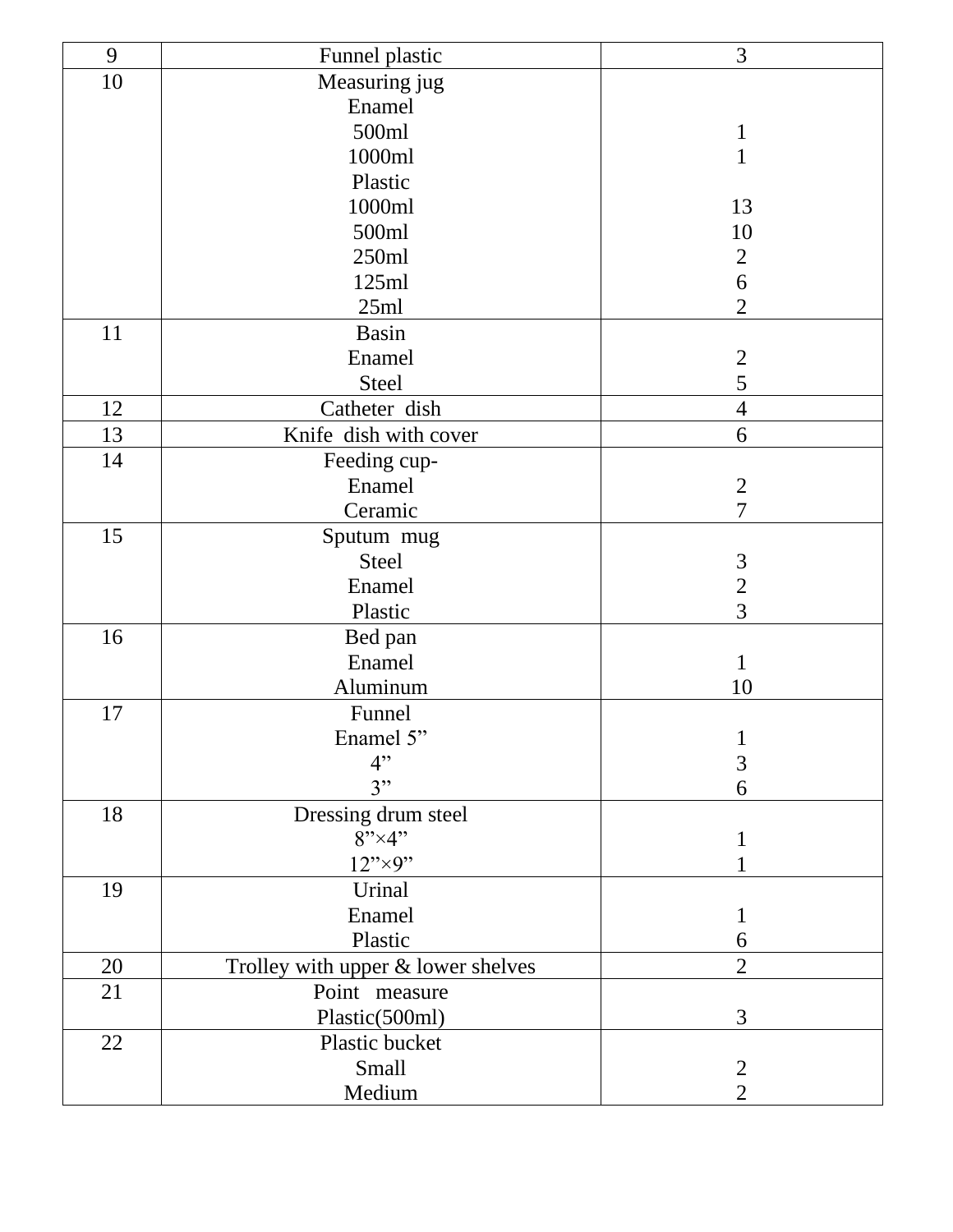|                | <b>Big</b>               | $\overline{4}$ |
|----------------|--------------------------|----------------|
| 23             | Aluminum wati            | 1              |
| 24             | Aluminium drum           | $\overline{4}$ |
| 25             | Plastic airway           | $\mathbf 1$    |
| 26             | Ambu bag set             | $\overline{2}$ |
| 27             | Woolf Bottle             | $\overline{2}$ |
| 28             | Nelson's Inhaler         | 6              |
| 29             | Ounce glass              |                |
|                | 500ml                    | $\mathbf{1}$   |
|                | 60ml                     | 6              |
|                | 25ml                     | $\overline{2}$ |
|                | 125 ml                   | 6              |
|                |                          |                |
|                |                          |                |
|                |                          |                |
|                |                          |                |
|                |                          |                |
|                |                          |                |
|                |                          |                |
|                |                          |                |
| $\overline{C}$ | Glass ware               |                |
|                | Measuring cup 250 ml     | $\mathbf 1$    |
|                | Measuring cup 100 ml     | 1              |
|                | Pippet wit dropper       | $\overline{2}$ |
|                | <b>Glass connections</b> |                |
|                | ``Y"                     | $\mathbf{1}$   |
|                | $\lq\lq L$ "             | $\overline{4}$ |
|                | Thermometer              |                |
|                | Clinical                 | 5              |
|                | Rectal                   | 6              |
|                | <b>Bath Thermometer</b>  | 16             |
|                | Room thermometer 1       |                |
|                | <b>Specimen Glasses</b>  | 6              |
|                | Test tube                | 24             |
|                | <b>Glass slides</b>      | 2 Box          |
|                | Petri dish               | 6              |
|                | Funnel                   | $\overline{2}$ |
|                | Lens cover               | 1              |
|                | Prism                    | $\mathbf{1}$   |
|                | <b>Rubber Goods</b>      |                |
|                | Hot water Bag            | 9              |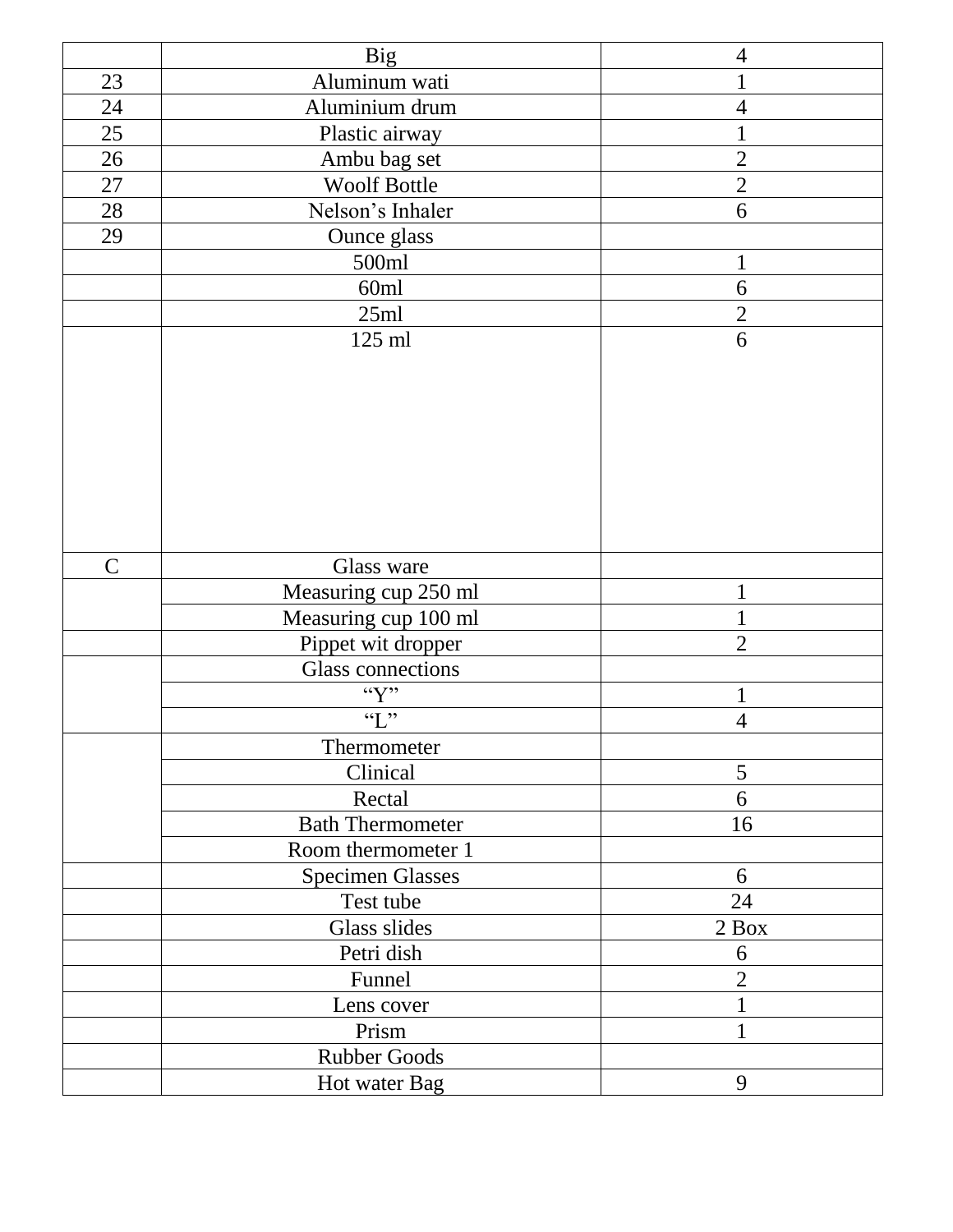|                | Ice cap                            | 6              |
|----------------|------------------------------------|----------------|
|                | Ice collar                         |                |
|                | Air rings                          | 5              |
| 5              | Catheter                           |                |
|                | <b>Nasal</b>                       | 6              |
|                | Plain                              | 11             |
|                | Rectal                             | 3              |
| 6              | Mucus sucker                       | 6              |
| 7              | Breast pump                        |                |
| 8              | Black more sang's taken tube       | 1              |
| 9              | Rectal syringe with plastic nozzle | $\overline{2}$ |
| 10             | Douche with nozzle                 | $\overline{2}$ |
| 11             | Rectal tube                        | 6              |
| E              | Miscellaneous                      |                |
| $\mathbf{1}$   | Simple cot                         | $\overline{4}$ |
| $\overline{2}$ | Modified fowler's bed              |                |
| $\overline{3}$ | Fowler bed                         | 5              |
| $\overline{4}$ | Simple Bed                         | $\overline{2}$ |
| 5              | Stool                              | 6              |
| 6              | Locker                             | 6              |
| 7              | Suction machine                    | $\overline{2}$ |
| 8              | Plastic steam inhaler              |                |
| 9              | Test tube holder                   | 11             |
| 10             | Test tube rack                     |                |
|                | Woodenl                            | $\overline{2}$ |
|                | Plastic                            | $\overline{2}$ |
| 11             | Sterilizer                         | $\overline{2}$ |
|                | Torch                              |                |
| 12             | <b>Big</b>                         | 3              |
|                | <b>Small</b>                       | 3              |
| 13             | Nail brush                         | 8              |
| 14             | Adult weighing scale               |                |
| 15             | I V stand attached with stand      | $\overline{4}$ |
| 16             | <b>Back rest</b>                   |                |
| 17             | Measuring tape                     | $\overline{2}$ |
| 18             | Comb                               | $\overline{4}$ |
| 19             | Soap Dish                          | 10             |
| 20             | Dust Bin                           | 1              |
| 21             | Cardiac Table                      | $\overline{2}$ |
| 22             | Bedside curtain                    | $\mathbf 1$    |
| 23             | Nail cutter                        | $\overline{2}$ |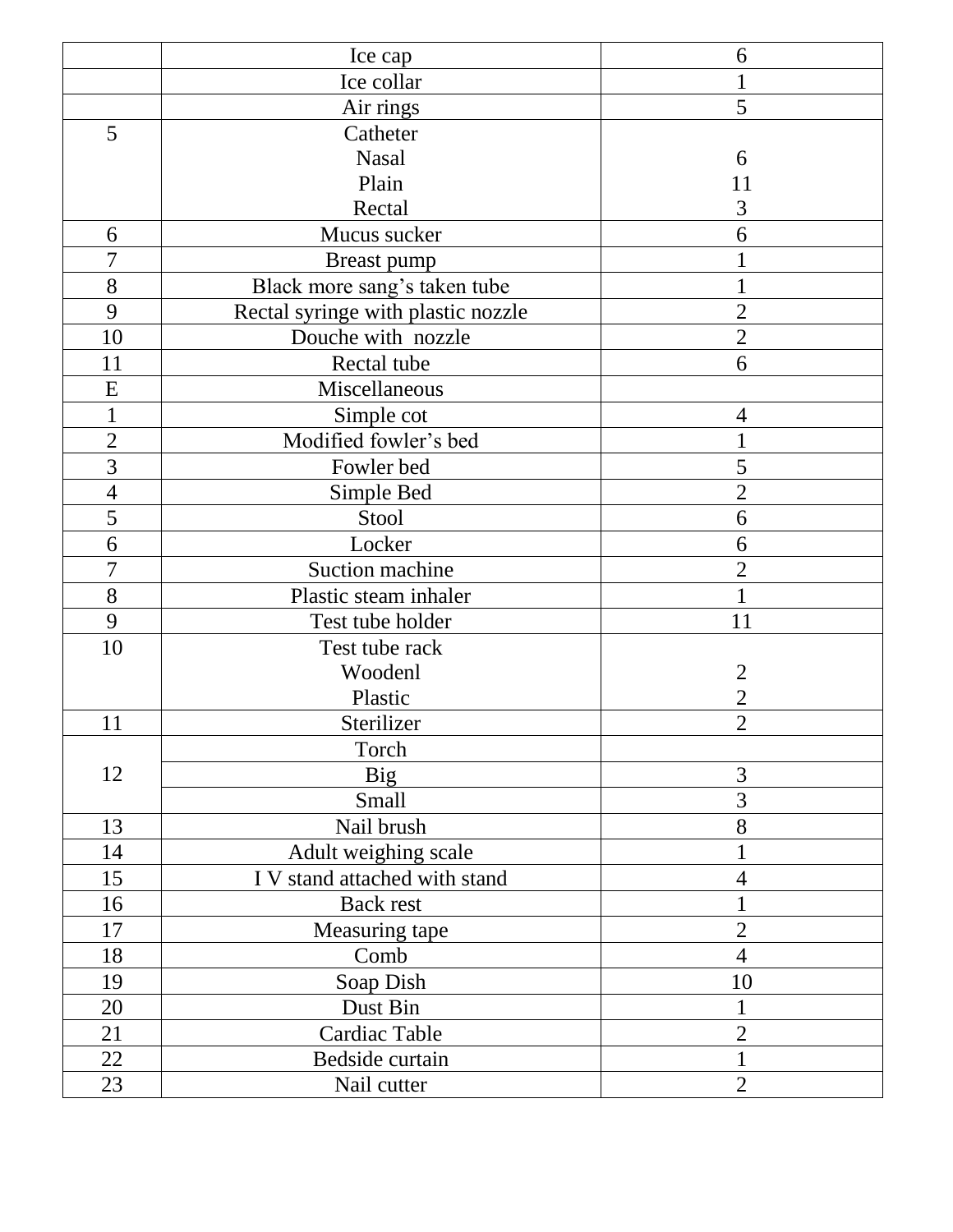| 24                        | <b>Head Mirror</b>              |                          |
|---------------------------|---------------------------------|--------------------------|
| 25                        | Hamper bag stand                |                          |
| 26                        | <b>ETT</b>                      | 3                        |
| $\boldsymbol{\mathrm{F}}$ | Mannequins Total                | 10                       |
| $\mathbf{1}$              | <b>Adult Male</b>               | $\overline{2}$           |
| $\overline{2}$            | <b>Adult Female</b>             | $\overline{4}$           |
| 3                         | <b>CPR</b>                      | 3                        |
| $\overline{4}$            | Anatomy                         |                          |
| $\overline{4}$            | First aid charts                | 16                       |
| 5                         | <b>Crash Cart trolley</b>       |                          |
| 6                         | Instrument trolley              |                          |
| $\overline{7}$            | Spiro meter                     |                          |
| 8                         | ETT stillet                     |                          |
| G                         | Linen                           |                          |
| $\mathbf{1}$              | <b>Mattress</b>                 |                          |
|                           | Rexene                          | 3                        |
|                           | Cotton                          | 6                        |
| $\overline{2}$            | Bed sheet                       | 152                      |
| $\overline{3}$            | <b>Draw Sheet</b>               | 75                       |
| $\overline{4}$            | Pillow                          |                          |
|                           | Large                           | 9                        |
|                           | Small                           | 6                        |
| 5                         | Pillow cover                    | 44                       |
| 6                         | Sand bag cover                  | $\overline{2}$           |
| $\overline{7}$            | Towel                           |                          |
|                           | <b>Bath</b>                     | 24                       |
|                           | Hand                            | 36                       |
|                           | Packing (Green)                 | 23                       |
| 8                         | Sponge cloth                    | 45                       |
| 9                         | Hot water bag cover             | 12                       |
| 10                        | Ice cap cover                   | 12                       |
| 11                        | Air cushion cover               | 6                        |
| 12                        | Green Gown                      | 12                       |
| 13                        | Patient cloth                   |                          |
|                           | Pant                            | 21                       |
|                           | Petticoat                       | 16                       |
| 14                        | Baby dress with different sizes | $\overline{\mathcal{A}}$ |
| 15                        | Trolley cover                   | 5                        |
| 16                        | Hamper bag cover                | 3                        |
| 17                        | Leggings                        | $\overline{2}$           |
| 18                        | Perineal sheat                  | 5                        |